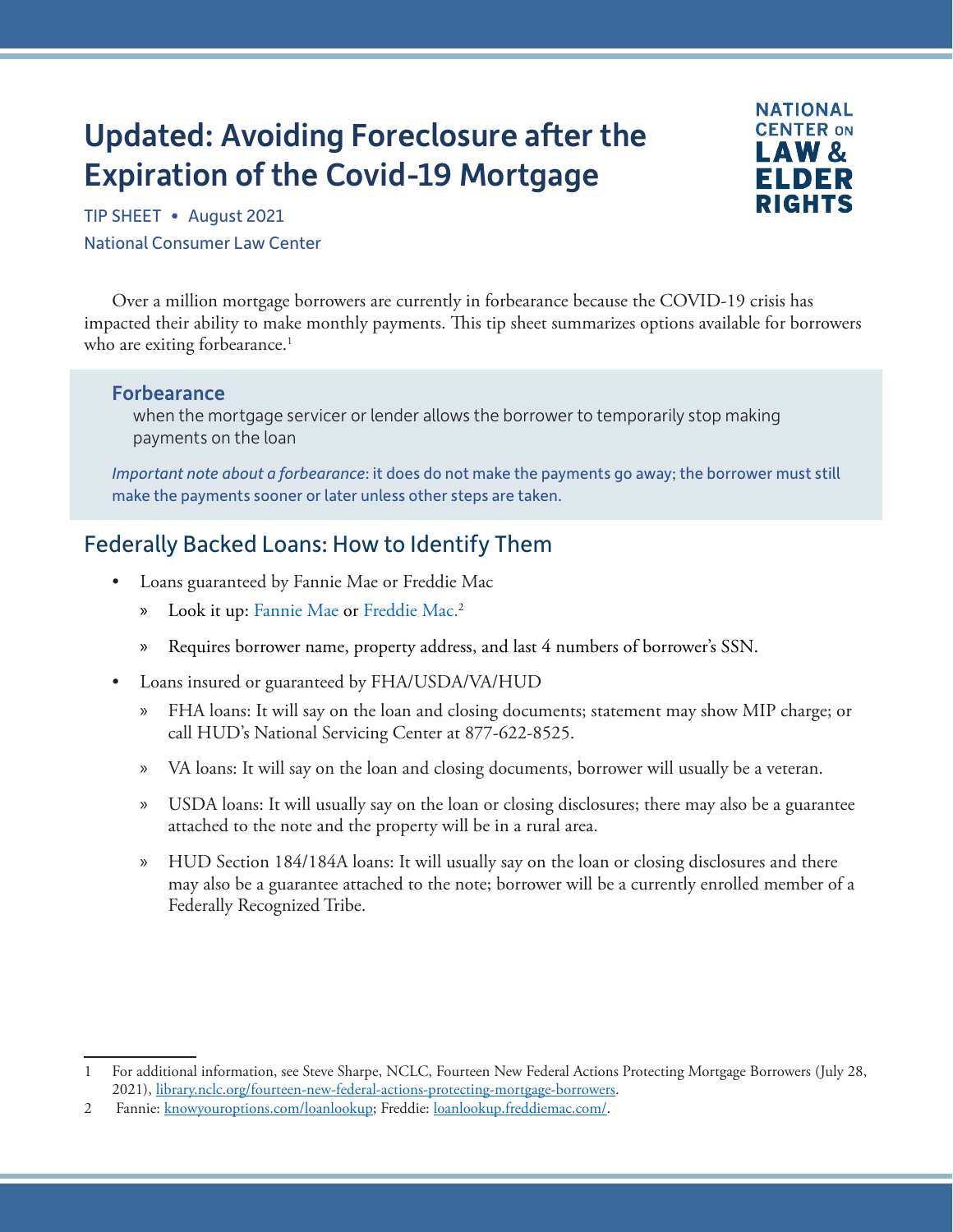# Background on COVID-19 Protections

#### Protection for federally backed loans

- The CARES Act requires federally backed loans to provide forbearance of mortgage payments for up to 12 months for borrowers experiencing a financial hardship due, directly or indirectly, to COVID– 19.3
- The agencies that guarantee or insure federally backed loans have implemented a moratorium on foreclosures until July 31, 2021.

#### Protection for non-federally backed loans

- Some lenders/servicers have voluntarily given forbearances for loans that are not federally backed ("private loans").
- Some states such as MA, MD, NY, OR, & DC have mandated certain forbearance and postforbearance programs.

# New CFPB Rule Protecting Borrowers with COVID-19 Hardships

- Effective from August 31, 2021 through December 31, 2021, the CFPB's amended Regulation X provides temporary procedural safeguards prior to the initiation of foreclosure with some exceptions.4
- In addition, the rule includes additional early intervention requirements to help address borrowers facing default from a COVID-19 hardship.

# What Happens When The Forbearance Ends?

Borrowers with federally backed loans will NOT be required to repay the missed payments all at once when the forbearance ends.

#### Post-forbearance options for Fannie Mae and Freddie Mac loans

- **• Repayment plan**: resume regular payments plus extra to gradually pay off the missed payments.
- **• COVID-19 payment deferral**: the payments missed during forbearance are placed in a no-interest balance, which only becomes due when the first mortgage is paid off or the house is sold.
	- » This is for people who can afford the pre-forbearance monthly payment but not more.
- **• Flex modification**: the servicer can add missed payments to the loan balance, reduce the interest rate, extend the repayment term of the loan, or defer part or all of the missed payments to reduce the pre-forbearance payment by 20%.
	- » This is for people who can no longer afford their pre-forbearance payment.
	- » Update: borrowers with loan-to-value (LTV) ratios of 80% of less may now be eligible for interest rate reductions.
- **• Graceful exit**: if the borrower cannot afford a modified payment, they can ask for a short sale or deed-in-lieu of foreclosure and negotiate time to move out.

<sup>3</sup> For more background and links to lender letters, see [library.nclc.org/mortgage-relief-homeowners-affected-covid-19](https://library.nclc.org/mortgage-relief-homeowners-affected-covid-19).

<sup>4</sup> For more information, see Sarah Mancini and John Rao, NCLC, New CFPB Rule Protects Homeowners Facing Foreclosure (Aug. 5, 2021), [library.nclc.org/new-cfpb-rule-protects-homeowners-facing-foreclosure.](https://library.nclc.org/new-cfpb-rule-protects-homeowners-facing-foreclosure)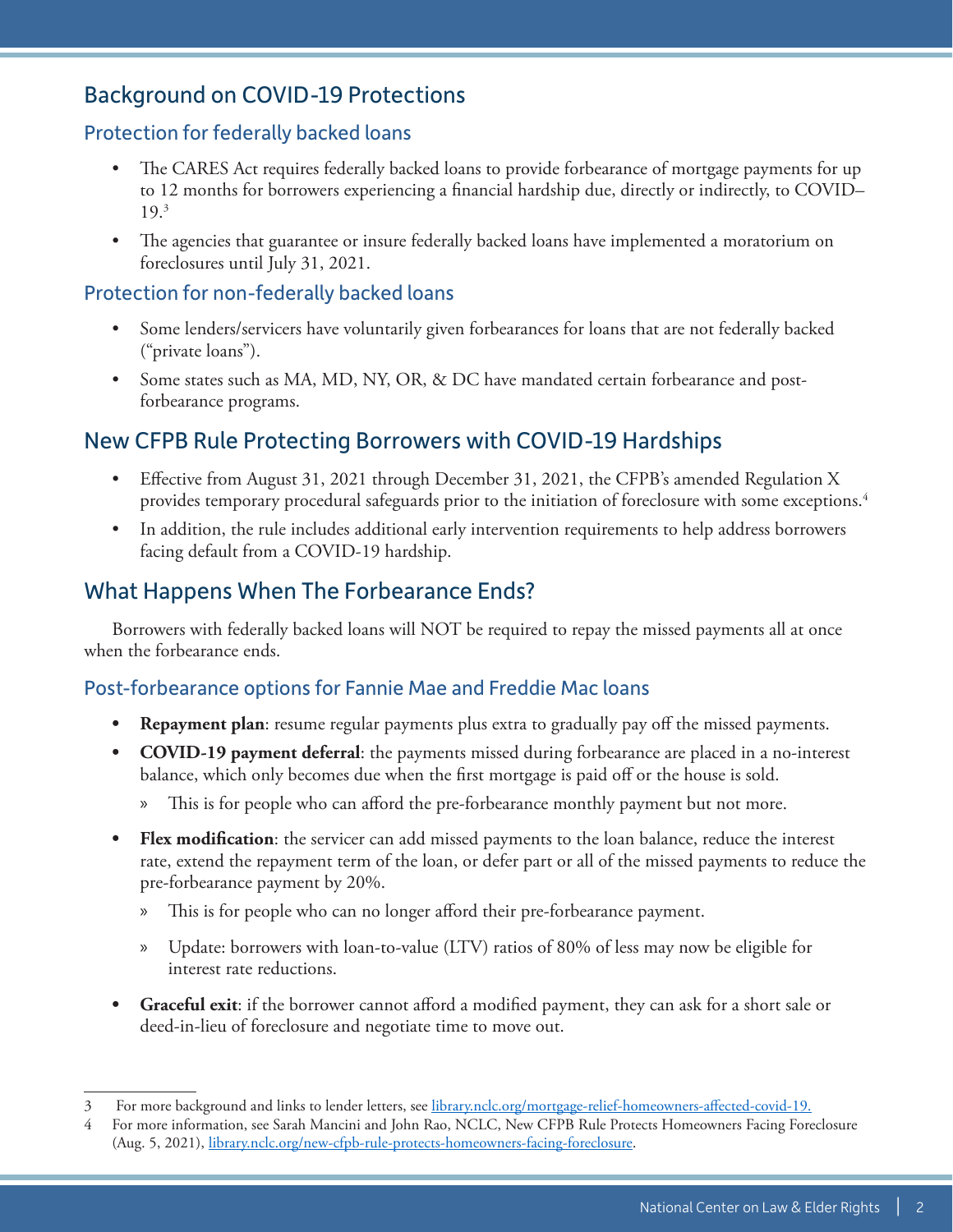### Post-forbearance options for owner-occupied FHA loans

- **• Repayment plan**: resume regular payments plus extra to gradually payoff the missed payments.
- **• Advance Loan Modification (ALM)**: servicer sends a modification offer without the borrower requesting it if a 25% reduction in the monthly principal and interest payment can be achieved with standard loan modification terms.
- **• COVID-19 standalone partial claim**: similar to Fannie/Freddie payment deferral option but the deferred balance becomes a recorded lien on the property.
- **• COVID-19 Recovery Modification:** targets a 25% reduction in monthly principal and interest payment through the combination of a loan modification and a partial claim.
- **• Standard FHA loss mitigation**

#### Post-forbearance options for VA loans

- **• For borrowers who can afford to restart their pre-hardship mortgage payments and can pay their arrears**: servicers offer a repayment plan.
- **• For borrowers who can afford to restart their pre-hardship mortgage payments, but need help to cover arrears**: servicers offer either 1) disaster extend modification; 2) deferment; or 3) VA's new partial claim program.
- **• For borrowers who cannot afford their pre-hardship payment**: COVID-19 Refund Modification that can combine a partial claim and a modification and that targets a 20% reduction in the monthly principal and interest payment.
- **• Graceful exit**: compromise (short) sale, deed-in-lieu of foreclosure.
- **Other options**: refinance and refunding (VA takes over loan).

#### Post-forbearance options for USDA loans

#### **Guaranteed loans:**

- Servicers should first consider standard loss mitigation options, including deferral, term extensions, and loan modifications.
- If the borrower needs more relief than the standard loss mitigation options provide, servicers should evaluate for the COVID-19 specific loan modification option that targets a 20% reduction in the monthly principal and interest payment through the combination of an interest rate reduction, term extension, and Mortgage Recovery Advance.

#### **Direct loans:**

- No specific relief for COVID-19 hardships.
- Problem: standard post-forbearance options do not allow for an interest rate reduction or loan term extension.
- Can apply for an additional 12 months of forbearance under "moratorium".

#### Post-forbearance options for Section 184/184A:

#### Indian Home Loan Guarantee Program loans

**• COVID-19 loss mitigation advance**: similar to a partial claim, impact on borrower is the same as partial claim.